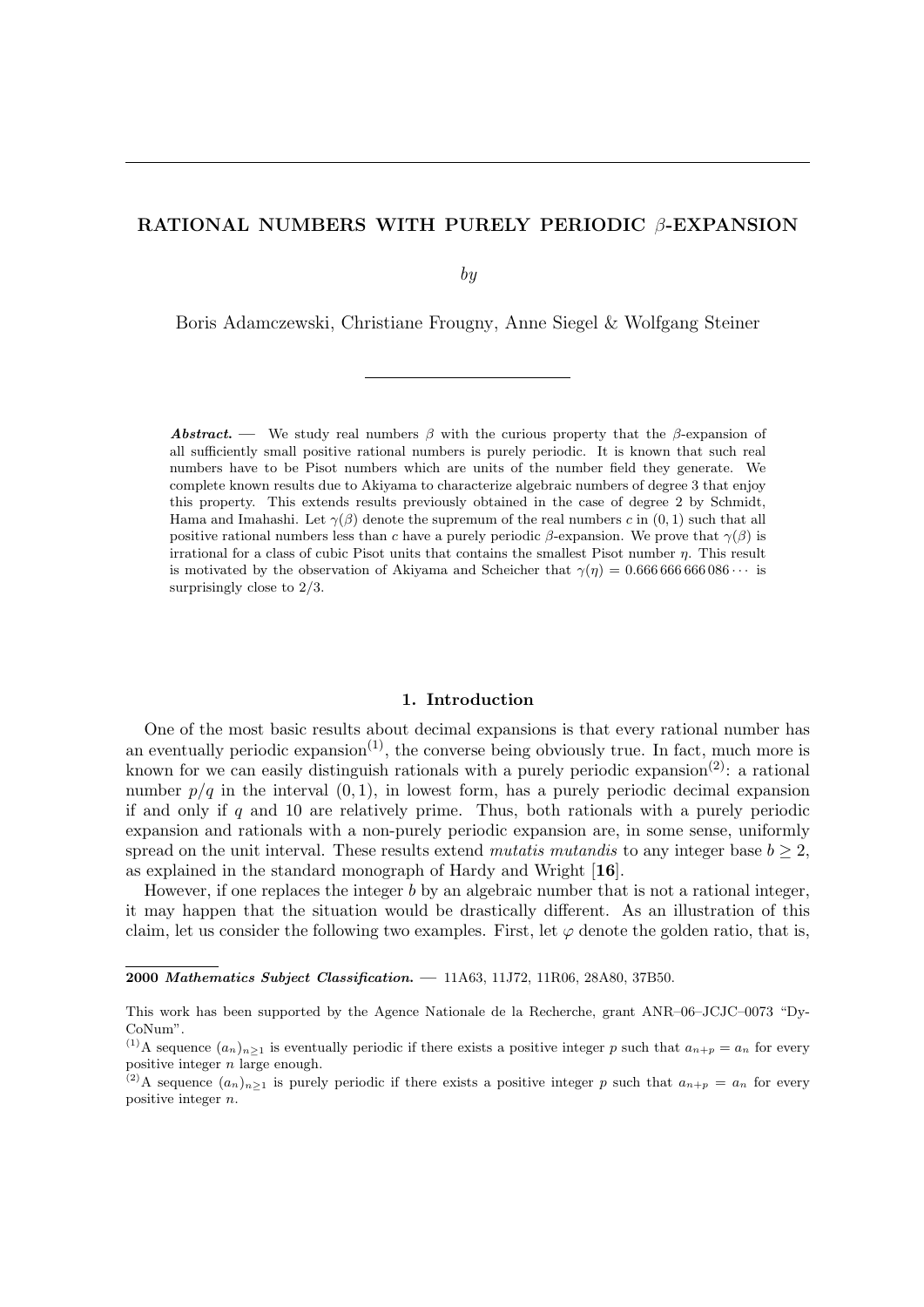the positive root of the polynomial  $x^2 - x - 1$ . Every real number  $\xi$  in  $(0, 1)$  can be uniquely expanded as

$$
\xi = \sum_{n\geq 1} \frac{a_n}{\varphi^n},
$$

where  $a_n$  takes only the values 0 and 1, and with the additional condition that  $a_n a_{n+1} = 0$ for every positive integer n. The binary sequence  $(a_n)_{n>1}$  is termed the  $\varphi$ -expansion of  $\xi$ . In 1980, Schmidt [23] proved the intriguing result that every rational number in  $(0, 1)$  has a purely periodic  $\varphi$ -expansion. Such a regularity is somewhat surprising as one may imagine  $\varphi$ expansion of rationals more intricate than their decimal expansions. Furthermore, the latter property seems to be quite exceptional. Let us now consider  $\theta = 1 + \varphi$ , the largest root of the polynomial  $x^2 - 3x + 1$ . Again, every real number  $\xi$  in  $(0, 1)$  has a  $\theta$ -expansion, that is,  $\xi$  can be uniquely expanded as

$$
\xi = \sum_{n\geq 1} \frac{a_n}{\theta^n},
$$

where  $a_n$  takes only the values 0, 1 and 2, (and with some extra conditions we do not care about here). In contrast to our first example, it was proved by Hama and Imahashi [15] that no rational number in  $(0, 1)$  has a purely periodic θ-expansion.

Both  $\varphi$ - and  $\theta$ -expansions mentioned above are typical examples of the so-called  $\beta$ expansions introduced by Rényi [21]. Let  $\beta > 1$  be a real number. The β-expansion of a real number  $\xi \in [0,1)$  is defined as the sequence  $d_{\beta}(\xi) = (a_n)_{n>1}$  over the alphabet  $\mathcal{A}_{\beta} := \{0, 1, \ldots, \lceil \beta \rceil - 1\}$  produced by the  $\beta$ -transformation  $T_{\beta} : x \mapsto \beta x \mod 1$  with a greedy procedure; that is, such that, for all  $i \geq 1$ ,  $a_n = \lfloor \beta T_{\beta}^{n-1}(\xi) \rfloor$ . The sequence  $d_{\beta}(\xi)$ replaces in this framework the classical sequences of decimal and binary digits since we have

$$
\xi = \sum_{n\geq 1} \frac{a_n}{\beta^n} \, .
$$

Set

$$
\gamma(\beta) := \sup\{c \in [0,1) \mid \forall 0 \le p/q \le c, \ d_{\beta}(p/q) \text{ is a purely periodic sequence}\}.
$$

This note is concerned with those real numbers  $\beta$  with the property that all sufficiently small rational numbers have a purely periodic  $\beta$ -expansion, that is, such that

$$
\gamma(\beta) > 0.
$$

With this definition, we get that  $\gamma(\varphi) = 1$ , while  $\gamma(\theta) = 0$ . As one could expect, Condition (1.1) turns out to be very restrictive. We deduce from works of Akiyama [5] and Schmidt [23] (see details in Proposition 2.1) that such real numbers  $\beta$  have to be Pisot units. This means that  $\beta$  is both a Pisot number and a unit of the integer ring of the number field it generates. Recall that a Pisot number is a real algebraic integer which is greater than 1 and whose Galois conjugates (different from itself) are all inside the open unit disc.

One relevant property for our study is

(F): every  $x \in \mathbb{Z}[1/\beta] \cap [0,1)$  has a finite  $\beta$ -expansion.

This property was introduced by Frougny and Solomyak in [14]. It then has been studied for various reasons during the twenty last years. In particular, Akiyama [2] proved the following unexpected result.

**Theorem A.** — If  $\beta$  is a Pisot unit satisfying (F), then  $\gamma(\beta) > 0$ .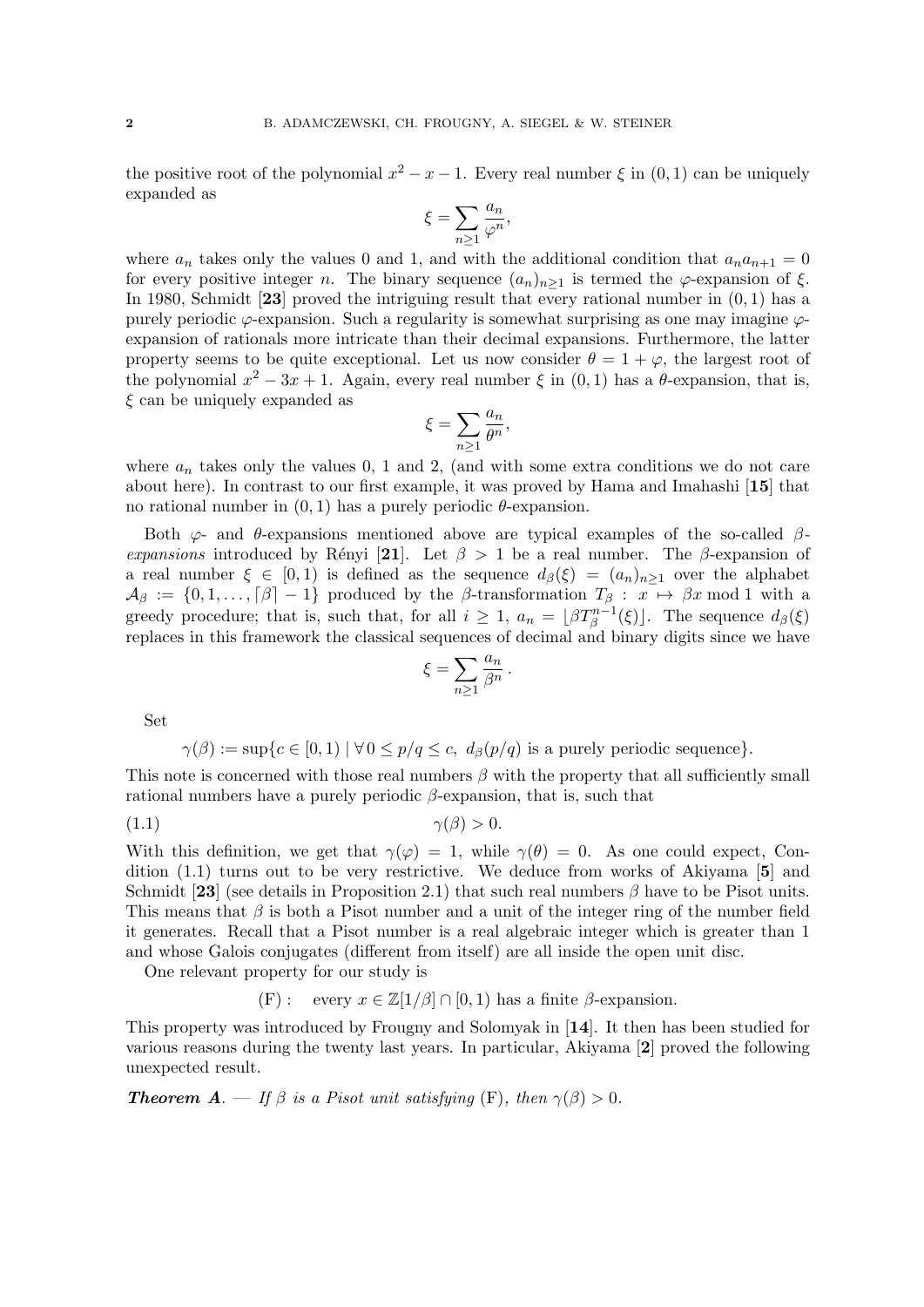The fact that (F) plays a crucial role in the study of  $\gamma(\beta)$  looks somewhat puzzling but it will become more transparent in the sequel.

The results of Hama, Imahashi and Schmidt previously mentioned about  $\varphi$ - and  $\theta$ expansions are actually more general and lead, using Proposition 2.1, to a complete understanding of  $\gamma(\beta)$  when  $\beta$  is a quadratic number.

**Theorem HIS.** — Let  $\beta > 1$  be a quadratic number. Then,  $\gamma(\beta) > 0$  if and only if  $\beta$  is a Pisot unit satisfying (F). In that case,  $\gamma(\beta) = 1$ .

Furthermore, quadratic Pisot units satisfying (F) have been characterized in a simple way: they correspond to positive roots of polynomials  $x^2 - nx - 1$ , n running along the positive integers. These exactly correspond to quadratic Pisot units whose Galois conjugate is negative.

First, we establish the converse of Theorem A for algebraic numbers of degree 3. This provides a result similar to Theorem HIS in that case.

**Theorem 1.1.** — Let  $\beta > 1$  be a cubic number. Then,  $\gamma(\beta) > 0$  if and only if  $\beta$  is a Pisot unit satisfying (F).

We recall that Pisot units of degree 3 satisfying  $(F)$  have been nicely characterized in [4]: they correspond to the largest real roots of polynomials  $x^3 - ax^2 - bx - 1$ , with a, b integers,  $a \geq 1$  and  $-1 \leq b \leq a+1$ .

It is tempting to ask whether, in Theorem 1.1, Property (F) would imply that  $\gamma(\beta) = 1$  as it is the case for quadratic Pisot units. However, Akiyama [2] proved that such a result does not hold. Indeed, he obtained that the smallest Pisot number  $\eta$ , which is the real root of the polynomial  $x^3 - x - 1$ , satisfies  $0 < \gamma(\eta) < 1$ . More precisely, it was proved in [8] that  $\gamma(\eta)$ is abnormally close to the rational number 2/3 since one has

$$
\gamma(\eta) = 0.666\,666\,666\,086\cdots.
$$

This intriguing phenomenon naturally leads to ask about the arithmetic nature of  $\gamma(\eta)$ .

In this direction, we will prove that  $\gamma(\eta)$  is irrational as a particular instance of the following result.

**Theorem 1.2.** — Let  $\beta$  be a cubic Pisot unit satisfying (F) and such that the number field  $\mathbb{Q}(\beta)$  is not totally real. Then,  $\gamma(\beta)$  is irrational. In particular,  $0 < \gamma(\beta) < 1$ .

Note that in Theorem 1.2 the condition that  $\beta$  does not generate a totally real number field is equivalent to the fact that the Galois conjugates of  $\beta$  are complex (that is, they belong to  $\mathbb{C} \setminus \mathbb{R}$ . In all this note, a complex Galois conjugate of an algebraic number  $\beta$  denotes a Galois conjugate that belongs to  $\mathbb{C} \setminus \mathbb{R}$ .

The proofs of our results rely on some topological properties of the tiles of the so-called Thurston tilings associated with Pisot units. We introduce the notion of spiral points for compact subsets of  $\mathbb C$  that turns out to be crucial for our study. The fact that  $\gamma(\beta)$  vanishes for a cubic Pisot unit that does not satisfy (F) is a consequence of the fact that the origin is a spiral point with respect to the central tile of the underlying tiling. Theorem 1.2 comes from the fact that  $\gamma(\beta)$  cannot be a spiral point with respect to this tile, which provides a quite unusual proof of irrationality.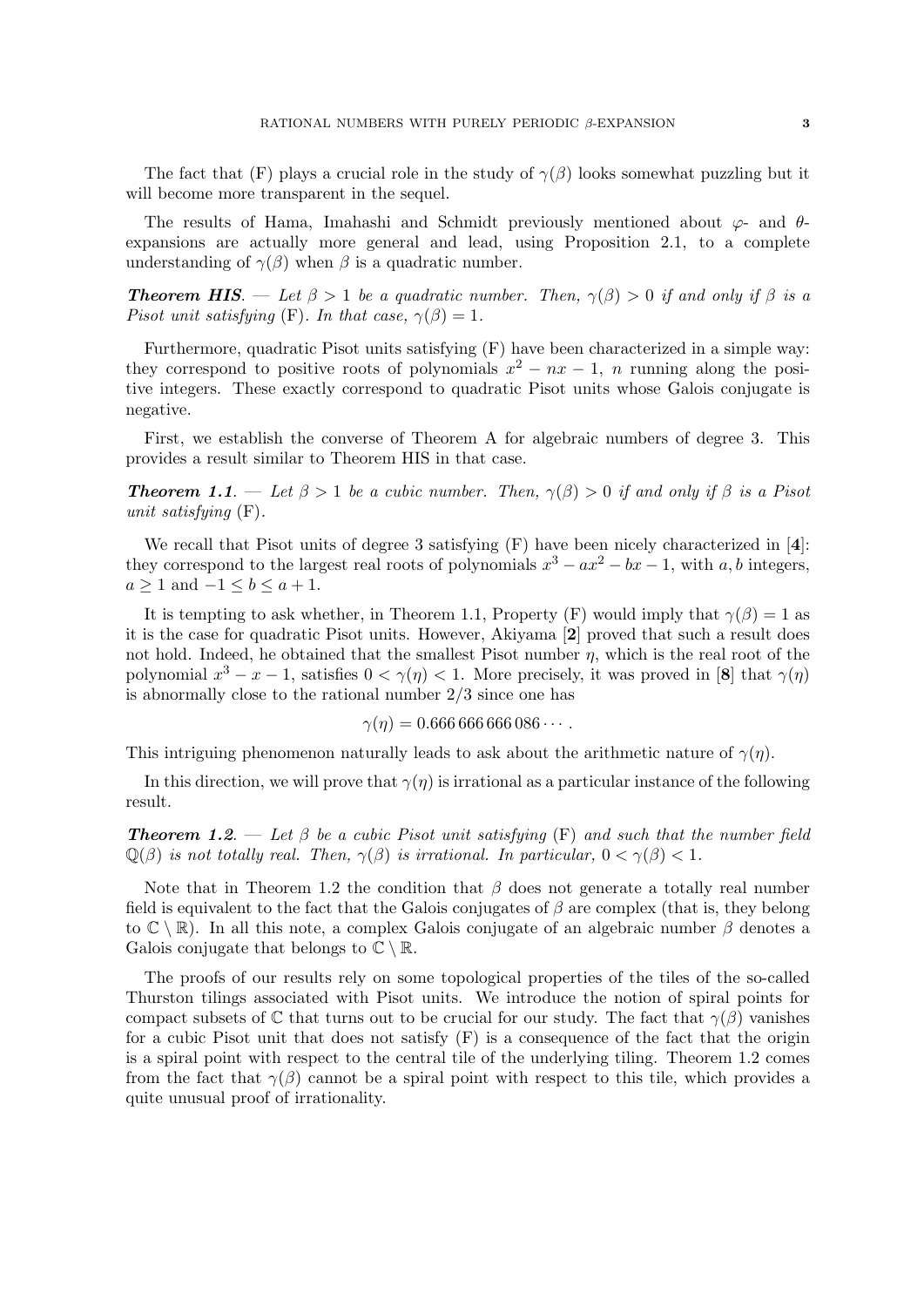### 2. Expansions in a non-integer base

In this section, we recall some classical results and notation about  $\beta$ -expansions. We first explain why we will focus on bases  $\beta$  that are Pisot units.

**Proposition** 2.1. — Let  $\beta > 1$  be a real number that is not a Pisot unit. Then,  $\gamma(\beta) = 0$ .

*Proof.* — Assume that  $\gamma(\beta) > 0$ . If the  $\beta$ -expansion of a rational number  $r \in (0,1)$  has period p, the following relation holds:

(2.1) 
$$
r = \frac{a_1\beta^{p-1} + a_2\beta^{p-2} + \dots + a_p}{\beta^p - 1}.
$$

Since  $\gamma(\beta) > 0$ ,  $1/n$  has a purely periodic expansion for every positive integer n large enough. We thus infer from  $(2.1)$  that  $\beta$  is an algebraic integer.

A similar argument applies to prove that  $\beta$  is a unit (see [2, Proposition 6]).

It was proved in [23] that the set of rational numbers with a purely periodic  $\beta$ -expansion is nowhere dense in  $(0, 1)$  if  $\beta$  is an algebraic integer that is not a Pisot neither a Salem number<sup>(3)</sup>. Hence  $\beta$  is either a Pisot unit or a Salem number.

Let us assume that  $\beta$  is a Salem number. It is known that minimal polynomials of Salem numbers are reciprocal, which implies that  $1/\beta \in (0,1)$  is a conjugate of  $\beta$ . Using Galois conjugaison, relation (2.1) still holds when replacing  $\beta$  by  $1/\beta$ . In this equation, the right hand-side then becomes non-positive. Therefore 0 is the only number with purely periodic  $\beta$ expansion and  $\gamma(\beta) = 0$ , a contradiction with our initial assumption. Note that this argument already appeared in [2, Proposition 5].

Thus  $\beta$  is a Pisot unit, which concludes the proof.

 $\Box$ 

In the sequel, we consider finite, right infinite, left infinite and bi-infinite words over the alphabet  $\mathcal{A}_{\beta} := \{0, 1, \ldots, \lceil \beta \rceil -1\}$ . When the location of the 0 index is needed in a bi-infinite word, it is denoted by the • symbol, as in  $\cdots a_{-1}a_0$ • $a_1a_2\cdots$ . A suffix of a right infinite word  $a_0a_1 \cdots$  is a right infinite word of the form  $a_ka_{k+1} \cdots$  for some non-negative integer k. A suffix of a left infinite word  $\cdots a_{-1}a_0$  is a finite word of the form  $a_ka_{k+1}\cdots a_0$  for some non-positive integer k. A suffix of a bi-infinite word  $\cdots a_{-1}a_0^{\bullet}a_1\cdots$  is a right infinite word of the form  $a_k a_{k+1} \cdots$  for some integer k. Given a finite word  $u = u_0 \cdots u_r$ , we denote by  $u^{\omega} = u_0 \cdots u_r u_0 \cdots u_r \cdots$  (resp.  $^{\omega} u = \cdots u_0 \cdots u_r u_0 \cdots u_r$ ) the right (resp. left) infinite periodic word obtained by an infinite concatenation of u. A left infinite word  $\cdots a_{-1}a_0$ is eventually periodic if there exists a positive integer p such that  $a_{-n-p} = a_{-n}$  for every positive integer n large enough.

It is well-known that the β-expansion of 1 plays a crucial role. Set  $d_{\beta}(1) := (t_i)_{i>1}$ . When  $d_{\beta}(1)$  is finite with length n, that is when  $t_n \neq 0$  and  $t_i = 0$  for every  $i > n$ , an infinite expansion of 1 is given by  $d_{\beta}^*(1) = (t_1 \cdots t_{n-1}(t_n-1))^{\omega}$ . If  $d_{\beta}(1)$  is infinite we just set  $d_{\beta}^{*}(1) = d_{\beta}(1)$ . The knowledge of this improper expansion of 1 allows to decide whether a given word over  $\mathcal{A}_{\beta}$  is the  $\beta$ -expansion of some real number.

**Definition 2.2.**  $-$  A finite, left infinite, right infinite or bi-infinite word over the alphabet  $\mathcal{A}_{\beta}$  is an admissible word if all its suffixes are lexicographically smaller than  $d_{\beta}^{*}(1)$ .

<sup>&</sup>lt;sup>(3)</sup>An algebraic integer  $\beta > 1$  is a Salem number if all its Galois conjugates (different from  $\beta$ ) have modulus at most equal to 1 and with at least one Galois conjugate of modulus equal to 1.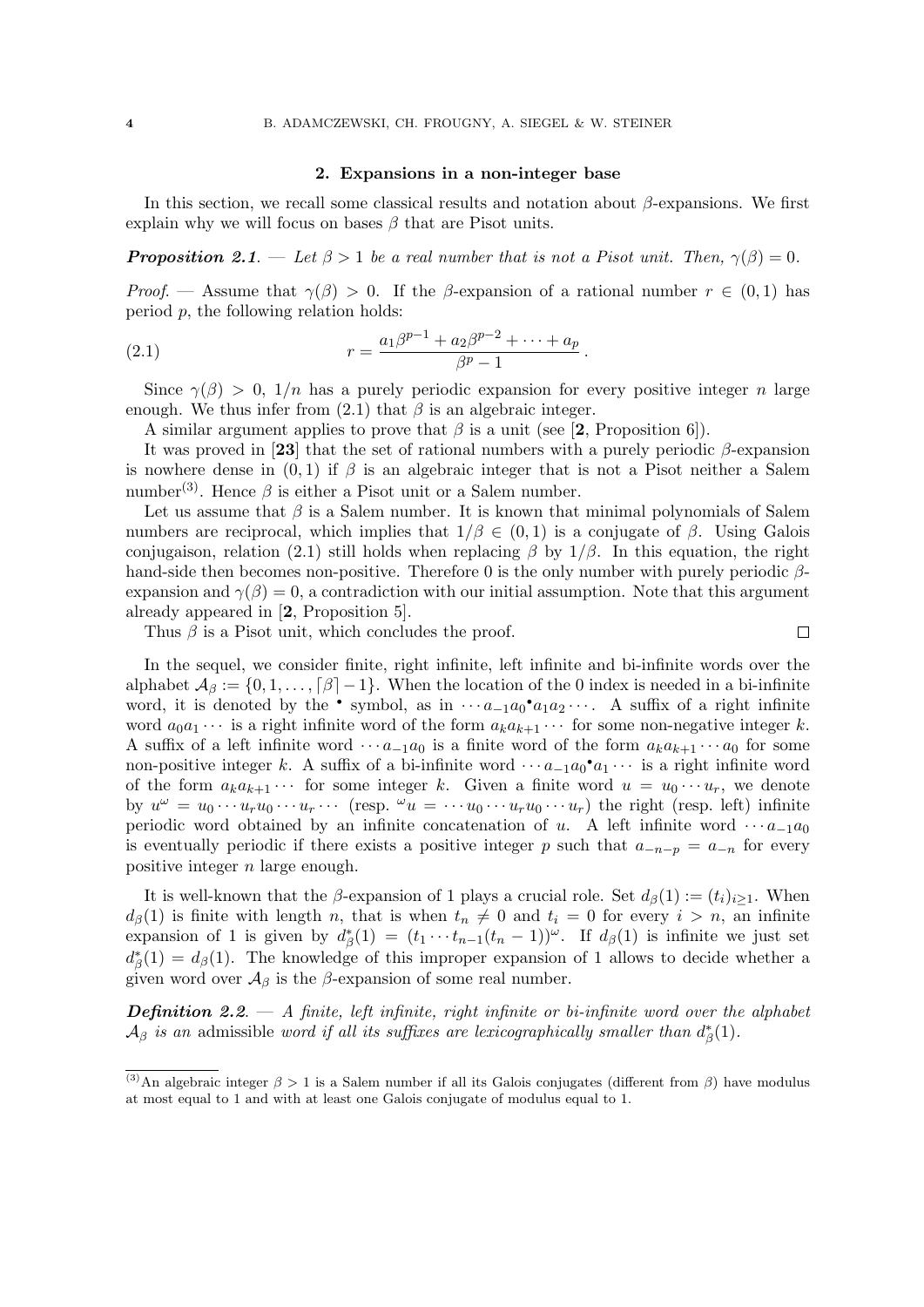A classical result of Parry [19] is that a finite or right infinite word  $a_1a_2\cdots$  is the  $\beta$ expansion of a real number in  $[0, 1)$  if and only if it is admissible. Admissible conditions are of course easier to check when  $d^*_{\beta}(1)$  is eventually periodic. In the case where  $\beta$  is a Pisot number,  $d^*_{\beta}(1)$  is eventually periodic and every element in  $\mathbb{Q}(\beta) \cap [0,1)$  has eventually periodic  $\beta$ -expansion according to [11, 23]. In contrast, algebraic numbers that do not belong to the number field  $\mathbb{Q}(\beta)$  are expected to have a chaotic  $\beta$ -expansion (see [1]). Note that if the set of real numbers with an eventually periodic  $\beta$ -expansion forms a field, then  $\beta$  is either a Salem or a Pisot number [23].

**Warning.** — In all what follows,  $\beta$  will denote a Pisot unit and admissibility will refer to this particular Pisot number. The sequence  $d^*_{\beta}(1)$  is thus eventually periodic and we set  $d_{\beta}^{*}(1) := t_1 t_2 \cdots t_m (t_{m+1} \cdots t_{m+n})^{\omega}$ . Notice that since  $\beta$  is a Pisot unit, we have  $\mathbb{Z}[1/\beta] = \mathbb{Z}[\beta]$ .

### 3. Thurston's tiling associated with a Pisot unit

Given a real number  $\beta$  there is a natural way to tile the real line using the notion of  $\beta$ integers (see below). In his famous lectures, Thurston [24] discussed the construction of a dual tiling, a sort of Galois conjugate of this tiling, when  $\beta$  is a Pisot number. Note that some examples of similar tiles had previously been introduced by Rauzy [20] to study arithmetic properties of an irrational translation on a two-dimensional torus. In this section, we recall Thurston's construction.

The vectorial space  $\mathbb{R}^n \times \mathbb{C}^m$  is endowed with its natural product topology. In the sequel, the closure  $\overline{X}$ , the interior  $\overset{\circ}{X}$  and the boundary  $\partial X$  of a subset X of  $\mathbb{R}^n \times \mathbb{C}^m$  will refer to this topology.

The  $\beta$ -transformation induces a decomposition of every positive real number in a  $\beta$ fractional and a  $\beta$ -integral part as follows: Let  $k \in \mathbb{N}$  be such that  $\beta^{-k}x \in [0,1)$  and  $d_{\beta}(\beta^{-k}x) = a_{-k+1}a_{-k+2}\cdots$ . Then

$$
x = \underbrace{a_{-k+1}\beta^{k-1} + \dots + a_{-1}\beta + a_0}_{\beta\text{-integral part}} + \underbrace{a_1\beta^{-1} + a_2\beta^{-2} + \dots}_{\beta\text{-fractional part}}.
$$

In the following, we will use the notation  $x = a_{-k+1} \cdots a_{-1} a_0 \cdot a_1 a_2 \cdots$ . We also note  $x = a_{-k+1} \cdots a_{-1} a_0$  when the  $\beta$ -fractional part vanishes and  $x = a_1 a_2 \cdots$  when the  $\beta$ integral part vanishes.

Since  $a_{-k+1} = 0$  if  $x < \beta^{k-1}$ , this decomposition does not depend on the choice of k. The set of  $\beta$ -integers is the set of positive real numbers with vanishing  $\beta$ -fractional part:

Int(
$$
\beta
$$
) := { $a_{-k+1} \cdots a_{-1} a_0$ , |  $a_{-k+1} \cdots a_{-1} a_0$  is admissible,  $k \in \mathbb{N}$  }.

Let  $\sigma_2, \ldots, \sigma_r$  be the non-identical real embeddings of  $\mathbb{Q}(\beta)$  in C and let  $\sigma_{r+1}, \ldots, \sigma_{r+s}$  be the complex embeddings of  $\mathbb{Q}(\beta)$  in  $\mathbb{C}$ . We define the map  $\Xi$  by:

$$
\Xi: \mathbb{Q}(\beta) \rightarrow \mathbb{R}^{r-1} \times \mathbb{C}^s
$$

$$
x \mapsto (\sigma_2(x), \dots, \sigma_{r+s}(x)).
$$

**Definition** 3.1. — Let  $\beta$  be a Pisot number. The compact subset of  $\mathbb{R}^{r-1} \times \mathbb{C}^s$  defined by  $\mathcal{T} := \overline{\Xi(\mathrm{Int}(\beta))}$ 

is called the central tile associated with  $\beta$ .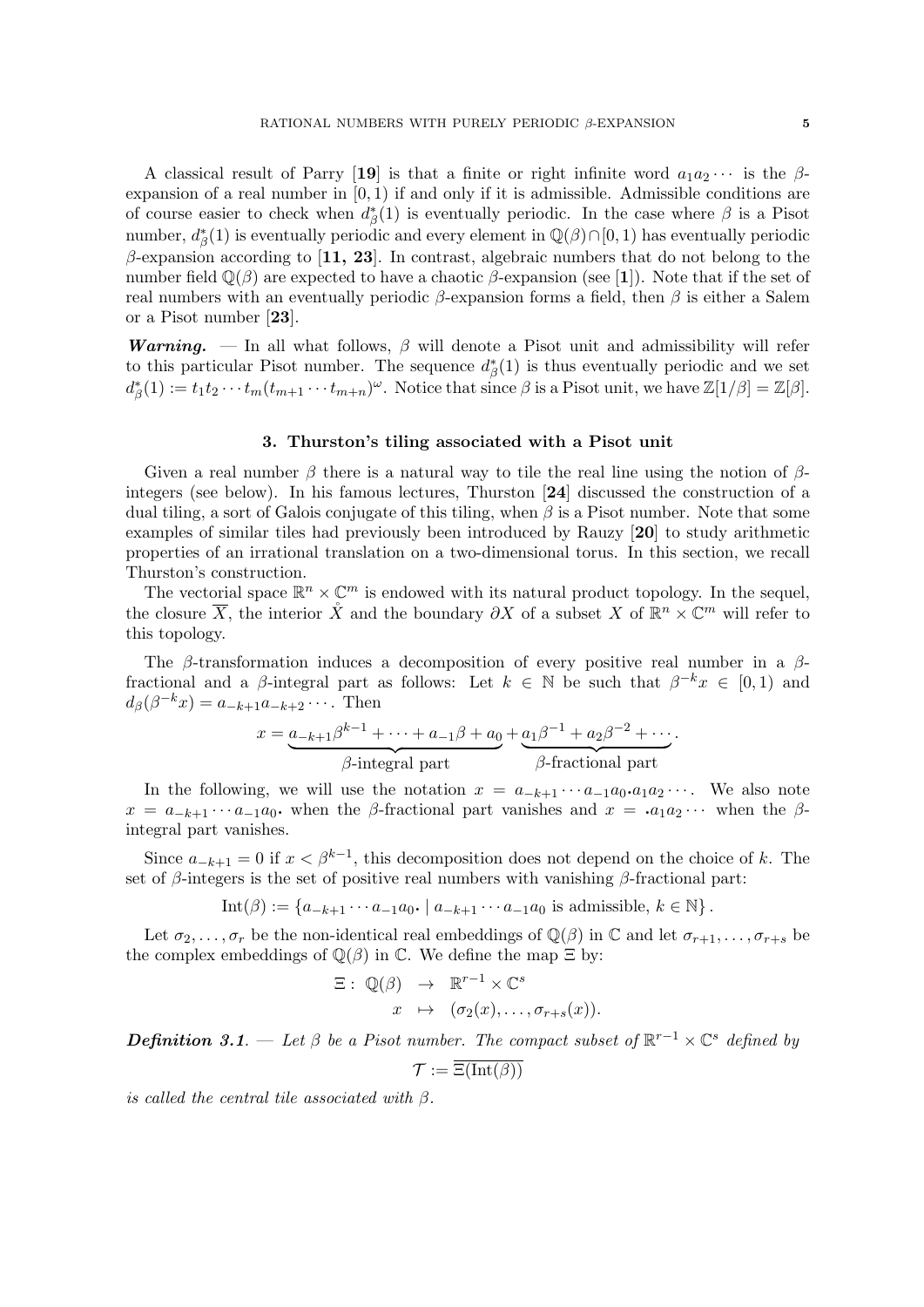

FIGURE 1. The central tile for the smallest Pisot number  $\eta$ , which satisfies  $\eta^3 = \eta + 1$ .

The previous construction can be naturally extended to associate a similar tile with any  $y \in \mathbb{Z}[\beta] \cap [0,1).$ 

**Definition** 3.2.  $\equiv$  Given such a number y, we define the tile

$$
\mathcal{T}(y) := \Xi(y) + \{\Xi(a_{-k+1}\cdots a_0)\mid a_{-k+1}\cdots a_0d_\beta(y) \text{ is an admissible word}\}.
$$

Note that  $\mathcal{T}(0) = \mathcal{T}$ . It is also worth mentioning that:

- there are exactly  $n + m$  different tiles up to translation;
- the tiles  $\mathcal{T}(y)$  induce a covering of the space  $\mathbb{R}^{r-1} \times \mathbb{C}^s$ , that is,

(3.1) 
$$
\bigcup_{y \in \mathbb{Z}[\beta] \cap [0,1)} \mathcal{T}(y) = \mathbb{R}^{r-1} \times \mathbb{C}^s.
$$

The first observation follows from the fact that  $d^*_{\beta}(1)$  is eventually periodic (see for instance [5]). The second property is a consequence of the fact that  $\Xi(\mathbb{Z}[\beta] \cap [0,\infty))$  is dense in  $\mathbb{R}^{r-1} \times \mathbb{C}^s$ , as proved in [3, 5].

Furthermore, in the case where  $\beta$  is a cubic Pisot unit, Akiyama, Rao and Steiner [7] proved that this covering is actually a tiling, meaning that the interior of tiles never meet and their boundaries have zero Lebesgue measure. We then have the following property.

**Theorem ARS.** — Let  $\beta$  be a cubic Pisot unit. If x and y are two distinct elements in  $\mathbb{Z}[\beta] \cap [0,1)$ , then

$$
\mathcal{T}(x) \cap \mathcal{T}(y) = \emptyset.
$$

In the sequel, we will also need the following observation.

**Fact 3.3.** — There exists a constant C such that every  $z \in \mathbb{R}^{r-1} \times \mathbb{C}^s$  is contained in at most C different tiles  $\mathcal{T}(y)$ .

Indeed, since  $\mathcal{T}(y) \subseteq \Xi(y) + \mathcal{T}$  and  $\mathcal{T}$  is compact, a point  $z \in \mathbb{R}^{r-1} \times \mathbb{C}^s$  cannot belong to the tile  $\mathcal{T}(y)$  as soon as the distance between y and z is large enough. The result then follows since the set  $\Xi(\mathbb{Z}[\beta] \cap [0,1))$  is uniformly discrete.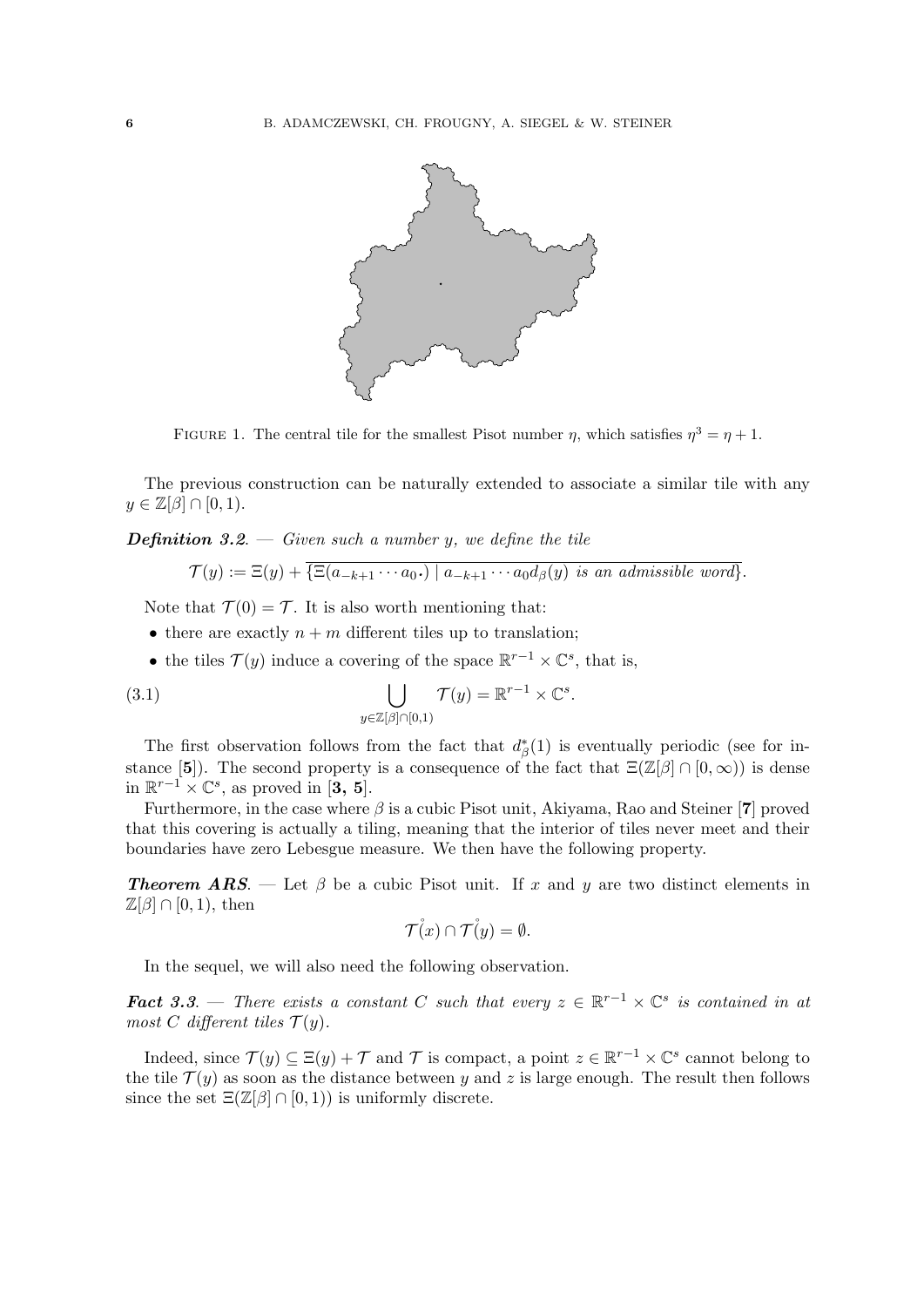

FIGURE 2. Aperiodic tiling associated with the smallest Pisot number  $\eta$ .

## 4. A Galois type theorem for expansions in a Pisot unit base

We introduce now a suitable subdivision of the central tile  $\mathcal{T}$ . The set Int( $\beta$ ) is a discrete subset of  $\mathbb{R}$ , so that it can been ordered in a natural way. Then, we have the nice property that two consecutive points in  $Int(\beta)$  can differ only by a finite number of values. Namely, if  $t_1 \cdots t_i$ ,  $i \geq 0$ , is the longest prefix of  $d^*_{\beta}(1)$  which is a suffix of  $a_{-k+1} \cdots a_0$ , then this difference is equal to  $T^i_\beta(1)$  (see [6, 24]). Since  $d^*_\beta(1) = t_1 \cdots t_m (t_{m+1} \cdots t_{m+n})^\omega$ , then we have  $T^i_\beta(1) = T^{i+n}_\beta$  $\beta^{n+n}(1)$  for  $i \geq m$ , which confirms our claim.

A natural partition of  $Int(\beta)$  is now given by considering the distance between a point and its successor in Int( $\beta$ ).

**Definition 4.1**. — For every  $0 \leq i < m+n$ , we define the subtile  $\mathcal{T}_i$  of  $\mathcal{T}$  to be the closure of the set of those points  $\Xi(a_{-k+1}\cdots a_0)$  such that the distance from  $a_{-k+1}\cdots a_0$ , to its successor in  $Int(\beta)$  is equal to  $T^i_\beta(1)$ .

As detailed in [9, 10], the Perron-Frobenius theorem coupled with self-affine decompositions of tiles implies that the subtiles have nice topological properties. One of them will be useful in the following: their interiors are disjoint.

**Proposition BS.** — Let  $\beta$  be a Pisot unit. For every pair  $(i, j)$ ,  $i \neq j$ ,  $0 \leq i, j \leq m + n$ ,  $\mathring{\mathcal{T}}_i \cap \mathring{\mathcal{T}}_j = \emptyset.$ 

The subdivision of the central tile into the subtiles  $\mathcal{T}_i$  allows to characterize those real numbers in  $(0, 1)$  having a purely periodic  $\beta$ -expansion. More precisely, Ito and Rao [17] proved the following result (see also [10] for a shorter and more natural proof).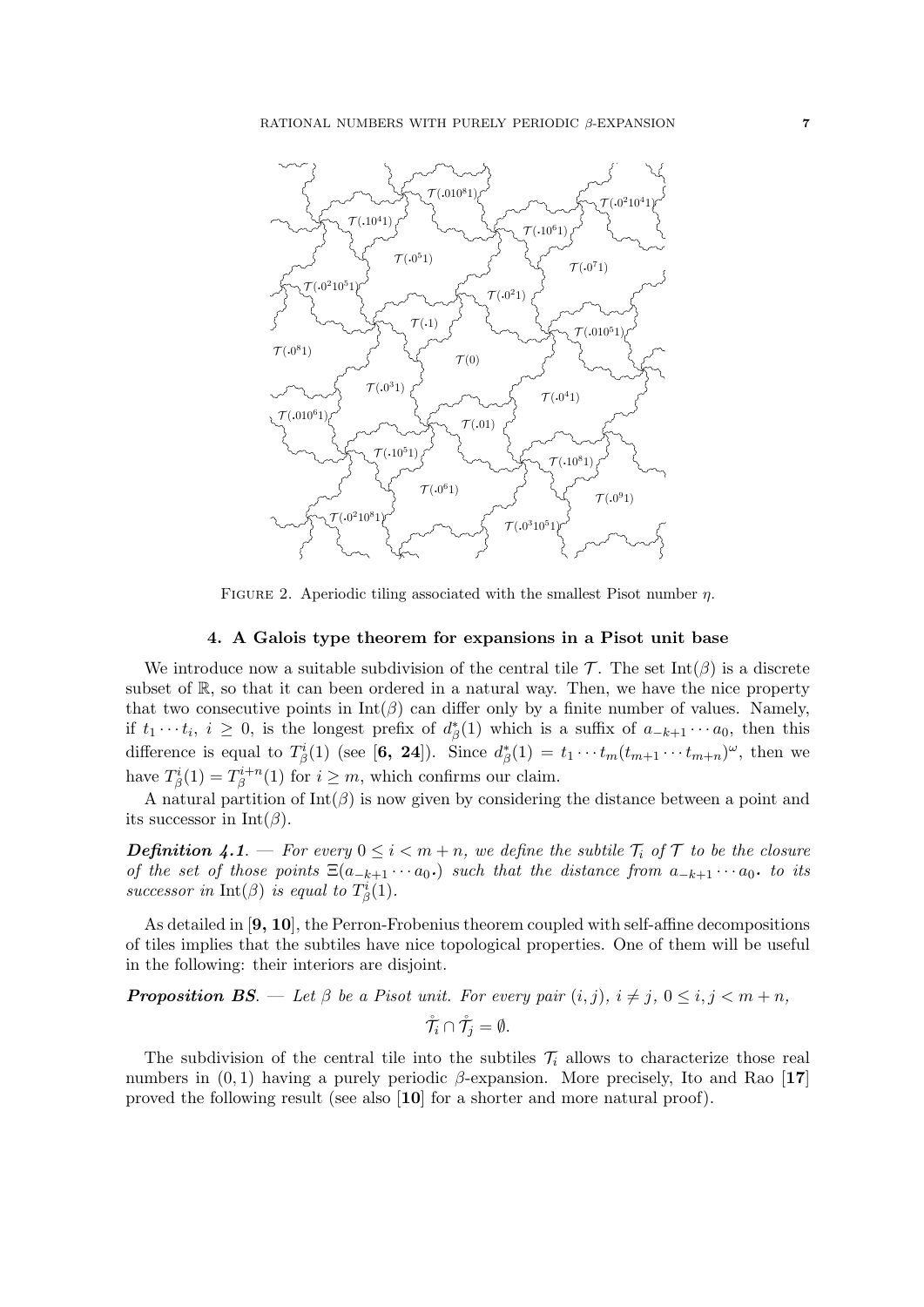

FIGURE 3. The decomposition of the central tile associated with  $\eta$  into subtiles. According to the expansion  $d_n(1) = 10001$ , the central tile is subdivided into exactly five subtiles.

**Theorem IR.** — Let  $\beta$  be a Pisot unit and  $x \in [0,1)$ . The  $\beta$ -expansion of x is purely periodic if and only if  $x \in \mathbb{Q}(\beta)$  and



FIGURE 4. The set  $\mathcal{E}_{\eta}$  and the line  $(-x, x)$ ,  $x \in \mathbb{R}$ .

We immediately deduce the following result from Theorem IR.

**Corollary 4.2.** — Let  $\beta$  be a Pisot unit. Then, one of the following holds: (i)  $\gamma(\beta) = T^i_{\beta}(1)$  for some  $i \in \{0, ..., n + m - 1\}$ ,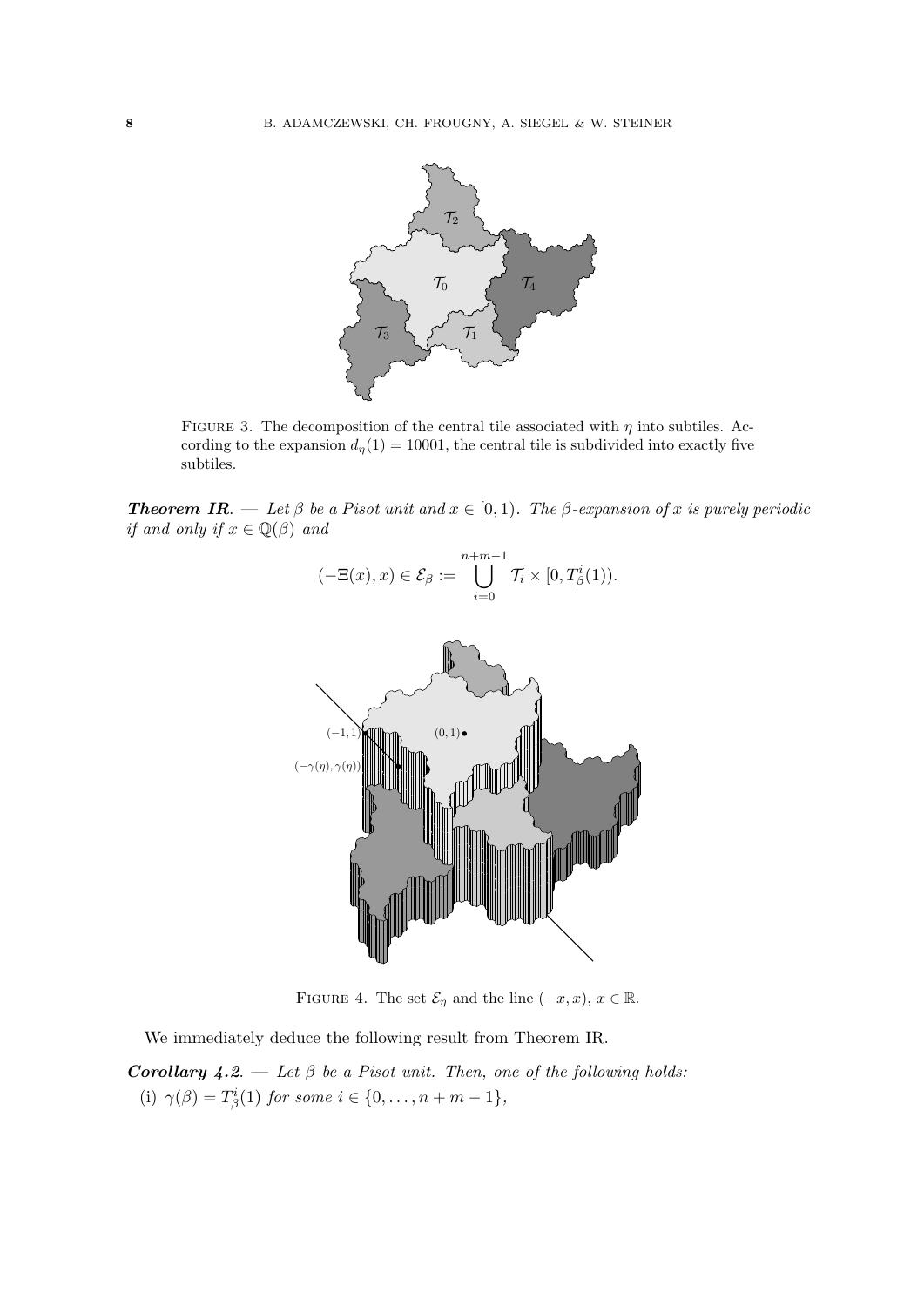- (ii) the  $(r+s-1)$ -dimensional vector  $(-\gamma(\beta), \ldots, -\gamma(\beta))$  is in  $\mathcal{T}_i \cap \mathcal{T}_j$  with  $T^j_\beta$  $\gamma^{\jmath}_\beta(1) < \gamma(\beta) < 0$  $T_{\beta}^i(1),$
- (iii) the  $(r + s 1)$ -dimensional vector  $(-\gamma(\beta), \ldots, -\gamma(\beta))$  lies on the boundary of  $\mathcal T$ .

## 5. Some results on  $\Xi(\beta)$ -representations

In this section, we consider representations of points in the space  $\mathbb{R}^{r-1}\times\mathbb{C}^s$  that involve some Galois conjugations related to  $\beta$ . Such representations are termed  $\Xi(\beta)$ -representations. If  $x = (x_1, \ldots, x_{r+s-1})$  and  $= (y_1, \ldots, y_{r+s-1})$  are two elements in  $\mathbb{R}^{r-1} \times \mathbb{C}^s$ , we set  $x \odot z := (x_1y_1, \ldots, x_{r+s-1}y_{r+s-1})$ . From now on, we say that a pointed bi-infinite word  $\cdots a_{-1}a_0^{\bullet}a_1a_2\cdots$  is admissible if  $\cdots a_{-1}a_0a_1a_2\cdots$  is a bi-infinite admissible word.

**Definition 5.1.**  $-A \Xi(\beta)$ -representation of  $z \in \mathbb{R}^{r-1} \times \mathbb{C}^s$  is an admissible bi-infinite word  $\cdots a_{-1}a_0^{\bullet}a_1a_2\cdots$  with  $a_1a_2\cdots \in \mathbb{Z}[\beta]$  and such that

$$
z = \sum_{j=0}^{\infty} a_{-j} \Xi(\beta^j) + \Xi(\mathbf{a}_1 a_2 \cdots).
$$

We derive now several results about  $\Xi(\beta)$ -representations that will be useful in the sequel. First, we show that such representations do exist.

**Lemma 5.2.** – Every  $z \in \mathbb{R}^{r-1} \times \mathbb{C}^s$  has at least one  $\Xi(\beta)$ -representation.

 $Proof.$  — As we already mentioned, we have

$$
\bigcup_{y\in\mathbb{Z}[\beta]\cap[0,1)}\mathcal{T}(y)=\mathbb{R}^{r-1}\times\mathbb{C}^s.
$$

Thus every  $z \in \mathbb{R}^{r-1} \times \mathbb{C}^s$  belongs to some tile  $\mathcal{T}(y)$  with  $y \in \mathbb{Z}[\beta]$ . By the definition of  $\mathcal{T}(y)$ , there exists a sequence of finite words  $W_k$  such that  $W_k d_{\beta}(y)$  is an admissible infinite word and

$$
\lim_{k \to \infty} \Xi(W_k.) = z - \Xi(y).
$$

Now, note that there exist infinitely many  $W_k$  that end with the same letter, say  $a_0$ . Among them, there are infinitely many of them with the same last but one letter, say  $a_{-1}$ . Keeping on this procedure, we deduce the existence of a left infinite word  $\cdots a_{-1}a_0$  such that  $\cdots a_{-1}a_0 \cdot d_\beta(y)$  is a bi-infinite admissible word and

$$
z - \Xi(y) = \lim_{k \to \infty} \Xi(a_{k+1} \cdots a_0).
$$

Thus, we have  $z = \sum_{j=0}^{+\infty} a_{-j} \Xi(\beta^j) + \Xi(y)$ , which proved that  $\cdots a_{-1} a_0 \cdot d_\beta(y)$  is a  $\Xi(\beta)$ representation of z since y belongs to  $\mathbb{Z}[\beta]$ . This ends the proof.  $\Box$ 

The following results were shown by Sadahiro [22] for cubic Pisot units  $\beta$  satisfying (F) with a single pair of complex Galois conjugates, *i.e.*  $r = s = 1$ .

**Lemma 5.3.** — There exists a positive integer C such that every  $z \in \mathbb{R}^{r-1} \times \mathbb{C}^s$  has at most C different  $\Xi(\beta)$ -representations.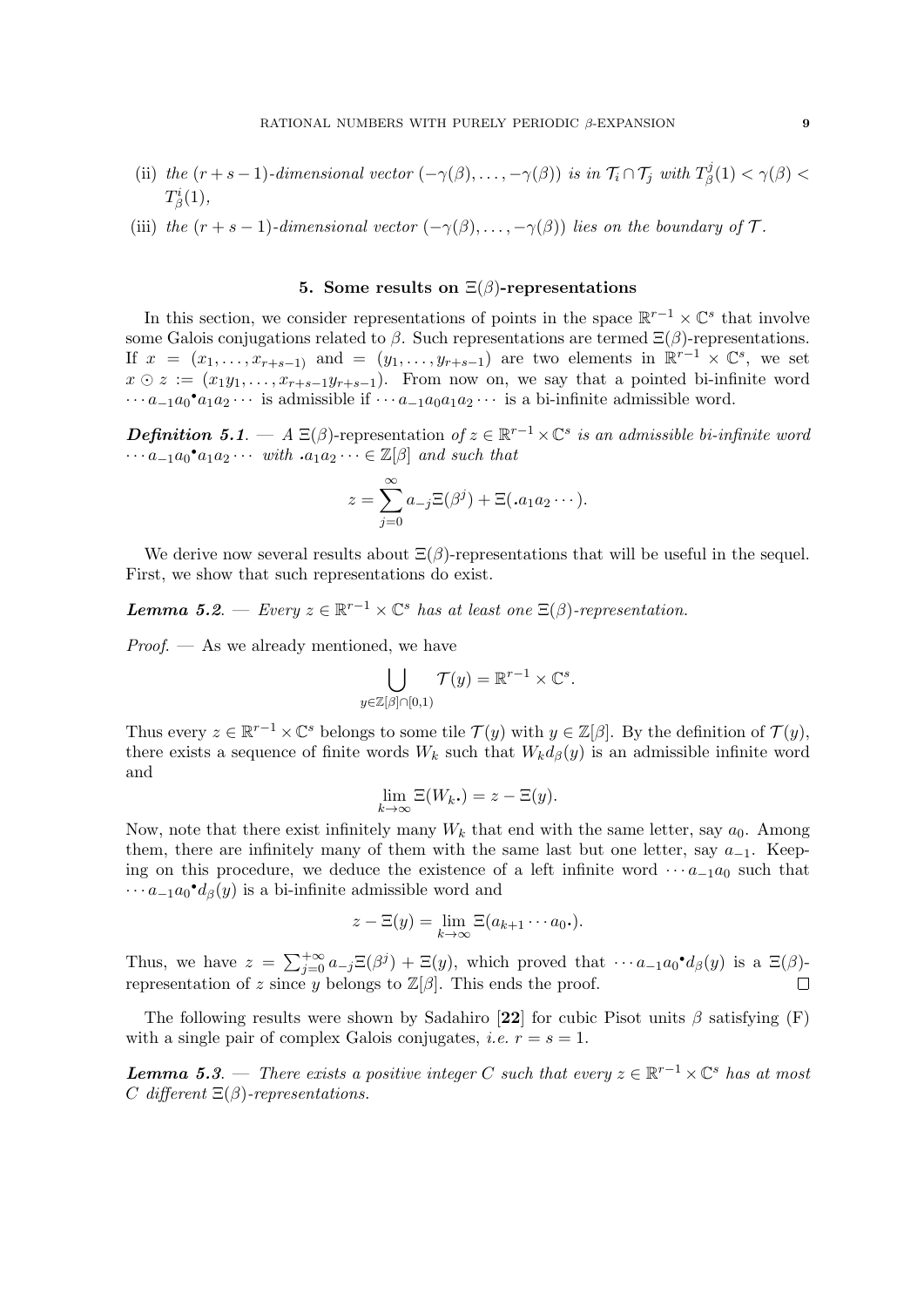*Proof.* — We already observed in Fact 3.3 that there exists a positive integer, say  $C$ , such that every  $z \in \mathbb{R}^{r-1} \times \mathbb{C}^s$  is contained in at most C different tiles  $\mathcal{T}(y)$ . Let  $z \in \mathbb{R}^{r-1} \times \mathbb{C}^s$ and let us assume that z has more than C different  $\Xi(\beta)$ -representations, namely

$$
(\cdots a_{-1}^{(j)} a_0^{(j)} \cdot a_1^{(j)} a_2^{(j)} \cdots)_{1 \leq j \leq C+1}.
$$

Then, there exists some non-negative integer k such that the infinite sequences  $a_{-k+1}^{(j)}a_{-k+2}^{(j)}\cdots$ ,  $1 \leq j \leq C+1$ , are all distinct. This implies that  $\Xi(\beta^k) \odot z$  belongs to each tile  $\mathcal{T}(y_j)$  with  $y_j = a_{-k+1}^{(j)} a_{-k+2}^{(j)} \cdots$  Consequently,  $\Xi(\beta^k) \odot z$  lies in more than C different tiles, which contradicts the definition of  $C$ .

**Lemma 5.4.**  $\begin{aligned} \textbf{Lemma 5.4.} \quad &= \text{Let } \cdots a_{-1}a_0 \cdot a_1a_2 \cdots \text{ be a } \Xi(\beta) \text{-representation of } \Xi(x) \text{ for some } x \in \mathbb{Q}(\beta). \end{aligned}$ Then, the left infinite word  $\cdots a_{-1}a_0$  is eventually periodic.

Proof. — Let  $\cdots a_{-1}a_0^{\bullet}a_1a_2\cdots$  be a  $\Xi(\beta)$ -representation of  $\Xi(x)$  for some  $x \in \mathbb{Q}(\beta)$ . Set  $x_k := a_{-k+1} \cdots a_0 \cdot a_1 a_2 \cdots$  and for every non-negative integer k set  $z_k := \beta^{-k} (x - x_k)$ . Then, we have

$$
z_{k+1} = \frac{1}{\beta}(z_k - a_{-k}),
$$

which implies that the set  $\{z_k | k \geq 0\}$  is bounded. Furthermore, we have

$$
\Xi(z_k) = \sum_{j=0}^{\infty} a_{-k-j} \Xi(\beta^j).
$$

Since  $\beta$  is a Pisot number, this implies that all conjugates of  $z_k$  are bounded as well. Since all the  $z_k$  have a degree bounded by the degree of  $\beta$ , this implies that  $\{z_k | k \geq 0\}$  is a finite set.

Now, observe that  $\cdots a_{-k-1}a_{-k}$ <sup>•</sup>0<sup>ω</sup> is a  $\Xi(\beta)$ -representation of  $\Xi(z_k)$ . By Lemma 5.3, each  $\Xi(z_k)$  has at most C different  $\Xi(\beta)$ -representations. Since there are only finitely many different  $z_k$ , the set of left infinite words  $\{\cdots a_{-k-1}a_{-k} \mid k \ge 0\}$  is finite. This implies that the left infinite word  $\cdots a_{-1}a_0$  is eventually periodic, concluding the proof. the left infinite word  $\cdots a_{-1}a_0$  is eventually periodic, concluding the proof.

## 6. Spiral points

In this section, we introduce a topological and geometrical notion for compact subsets of the complex plane. This notion of spiral point turns out to be the key tool for proving Theorems 1.1 and 1.2. Roughly, x is a spiral point with respect to a compact set  $X \subset \mathbb{C}$  when both the interior and the complement of  $X$  turn around  $x$ , meaning that they meet infinitely many times all rays of positive length issued from  $x$ . More formally, we have the following definition.

**Definition 6.1.** — Let X be a compact subset of  $\mathbb{C}$ . A point  $z \in X$  is a spiral point with respect to X if for every positive real numbers  $\varepsilon$  and  $\theta$ , both the interior of X and the complement of X meet the ray  $z + [0, \varepsilon)e^{i\theta} := \{z + \rho e^{i\theta} \mid \rho \in [0, \varepsilon)\}.$ 

It seems that the boundary of many fractal objects in the complex plane contains some spiral points, but we were not able to find a reference for this notion. The most common property studied in fractal geometry that is related to our notion of spiral point seems to be the non-existence of weak tangent (see for instance  $[13]$ ). For instance, if X denotes a set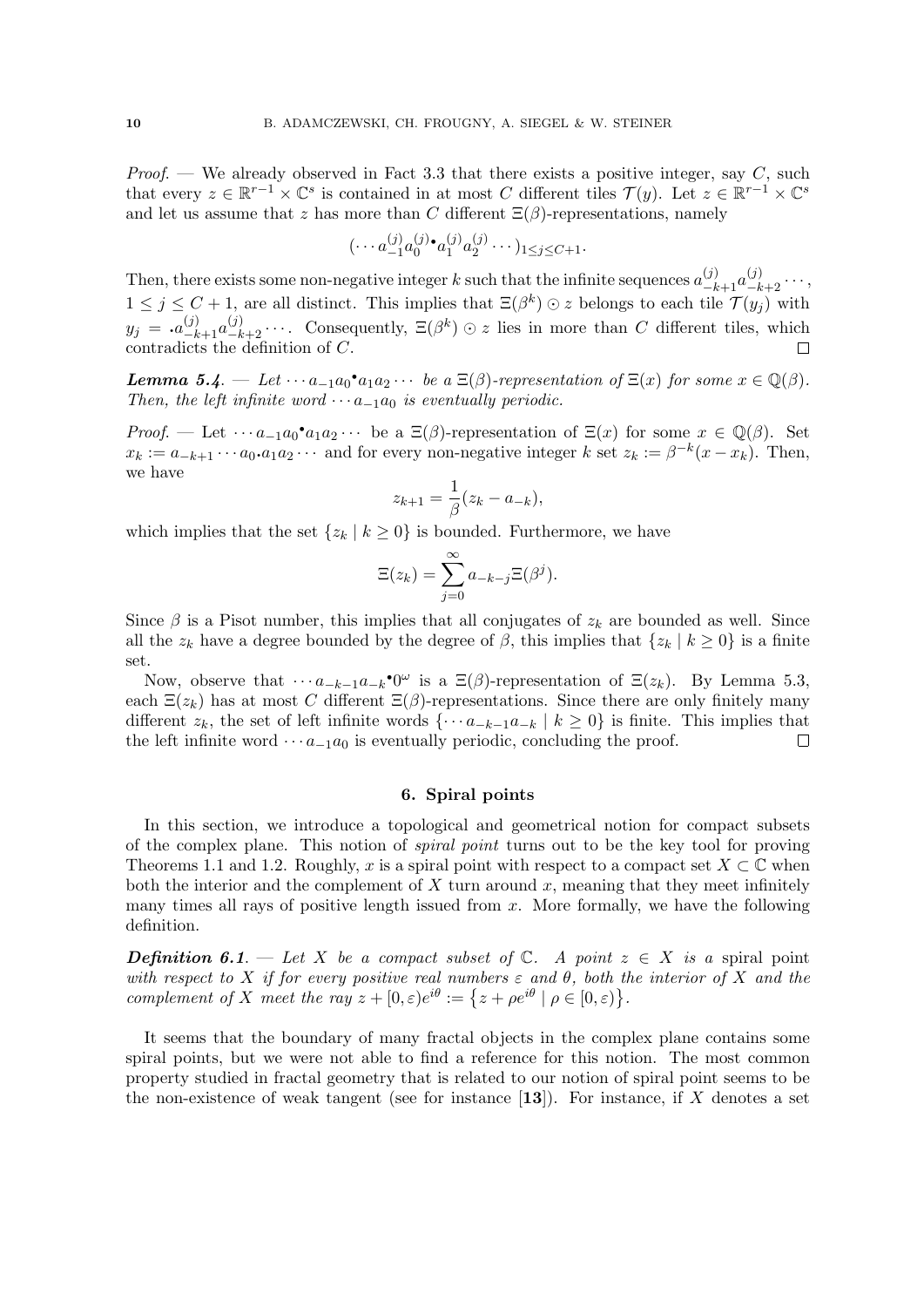

FIGURE 5. The central tile associated with the real root of  $x^3 - 3x^2 + 2x - 1$ .

with a non-integer Hausdorff dimension lying between 1 and 2, then almost all points of  $X$  do not have a weak tangent. This result applies in particular to the boundary of some classical fractal structures such as Julia sets and Heighway dragon.

Our key result now reads as follows.

**Proposition 6.2.** — Let  $\beta$  be a cubic Pisot number with a complex Galois conjugate  $\alpha$ . Then every point in  $\mathbb{Q}(\alpha)$  that belongs to the boundary of T or of a subtile  $\mathcal{T}_i$  is a spiral point with respect to this tile.

In order to prove Proposition 6.2 we will need the following result.

**Lemma 6.3.** — Let  $\beta$  be a Pisot number with complex Galois conjugates  $\beta_j$ ,  $\overline{\beta_j}$ ,  $r < j \leq r+s$ ,  $\beta_j = \rho_j e^{2\pi i \phi_j}$ . Then  $1, \phi_{r+1}, \dots, \phi_{r+s}$  are linearly independent over Q.

Proof. — Let  $k_0, \ldots, k_s$  be integers such that  $k_0 + k_1\phi_{r+1} + \cdots + k_s\phi_{r+s} = 0$ . Then, the product  $\beta_{r+1}^{k_1} \cdots \beta_{r+s}^{k_s}$  is a real number and thus

$$
\beta_{r+1}^{k_1} \cdots \beta_{r+s}^{k_s} = \overline{\beta_{r+1}}^{k_1} \cdots \overline{\beta_{r+s}}^{k_s}.
$$

It is proved in [18] that this implies that  $k_1 = \cdots = k_s = 0$ , and the lemma is proved.  $\Box$ 

We are now ready to prove Proposition 6.2.

*Proof of Proposition 6.2.* — First note that since  $\beta$  is a cubic Pisot number, we simply have  $\Xi(\beta) = \alpha$ . Let  $z \in \mathbb{Q}(\alpha) \cap \mathcal{T}$  and let  $\theta$  and  $\varepsilon$  be two positive real numbers.

By Lemma 5.2, z has at least one  $\alpha$ -representation. Since z belongs to the central tile  $\mathcal{T}$ , the proof of Lemma 5.2 actually implies the existence of a left infinite admissible word  $\cdots a_{-1}a_0$ such that  $\cdots a_{-1}a_0$ <sup>•</sup>0<sup> $\omega$ </sup> is an  $\alpha$ -representation of z. Furthermore, by Lemma 5.4, such a representation is eventually periodic and there thus exists non-negative integers  $p$  and  $q$  such that  $\omega_{(a_{-q-p+1}\cdots a_{-q})a_{-q+1}\cdots a_0\bullet 0^\omega}$  is an  $\alpha$ -representation of z.

For every non-negative integer k, set  $z_k := (a_{-q-p+1} \cdots a_{-q})^k a_{-q+1} \cdots a_0$ . There exists a positive integer  $\ell$  (depending on  $\beta$ ) such that for every left infinite admissible word  $\cdots b_{-1}b_0$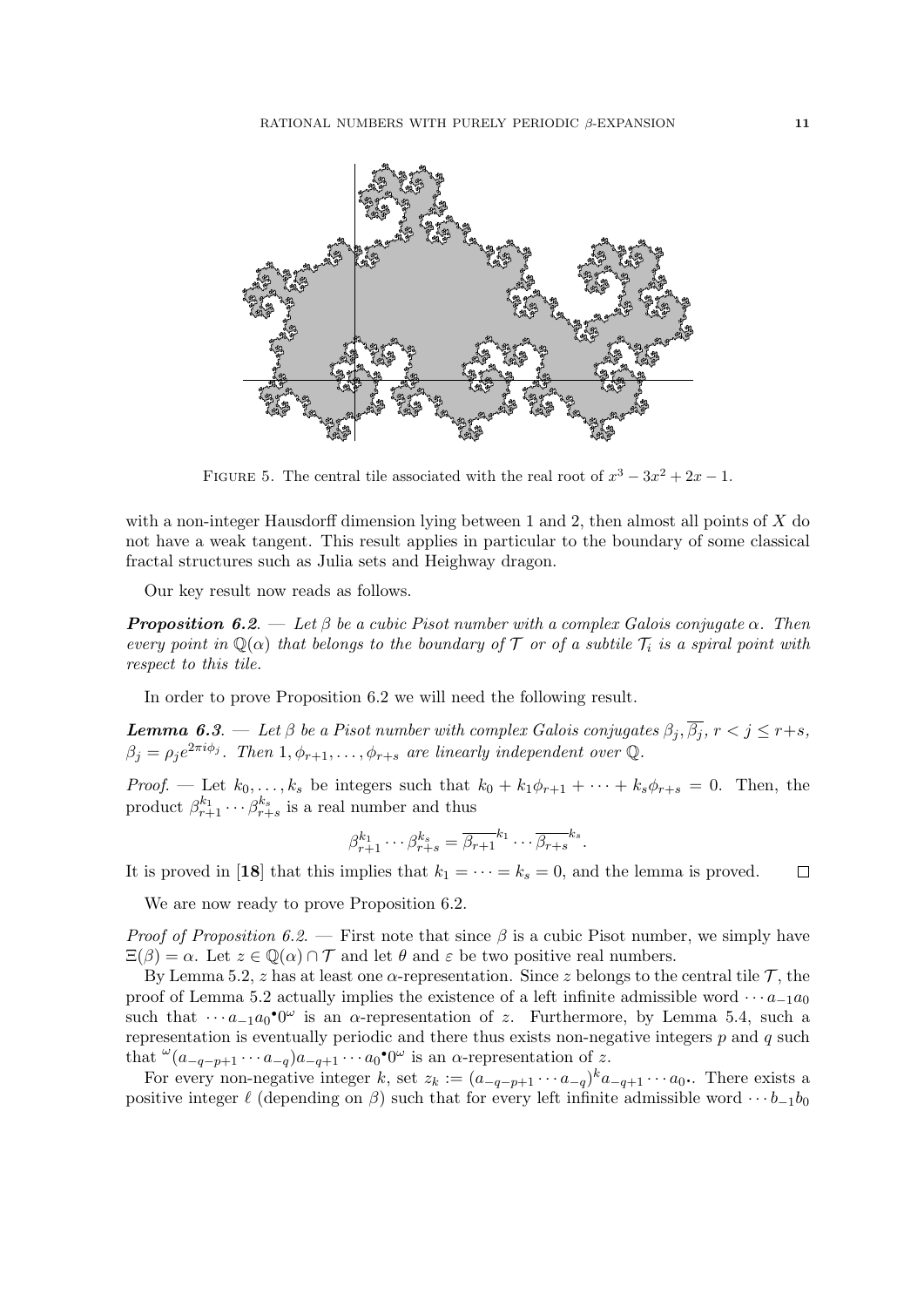the bi-infinite word

(6.1) 
$$
\cdots b_{-1}b_0 0^{\ell} (a_{-q-p+1} \cdots a_{-q})^j a_{-q+1} \cdots a_0^{\bullet} 0^{\omega}
$$

is also admissible. Roughly, this means that the lexicographic condition cannot "jump over  $0^{\ell}$ . Consequently, we have

$$
(6.2) \t\t\t z_k + \alpha^{q+kp+\ell} \mathcal{T} \subseteq \mathcal{T}.
$$

Since  $\beta$  is a Pisot unit, we know that  $\mathcal T$  has a non-empty interior, a result obtained in [5]. Thus,  $\mathcal T$  contains some ball, say  $\mathcal B$ . Set  $\mathcal B' := \alpha^{q+\ell} \mathcal B$ . By (6.2), it also contains the balls  $z_k + \alpha^{kp} \mathcal{B}'$  for every non-negative integer k.

Note that there exists some non-empty interval  $(\eta, \zeta) \subset (0, 1)$  and some positive real number R such that every ray  $z + [0, R]e^{2\pi i \psi}$  with  $\psi \in (\eta, \zeta)$  contains an interior point of  $z_0 + \mathcal{B}'$ . Furthermore,  $\omega_{(a-q-p+1}\cdots a_{-q})0^{q+kp\bullet}0^{\omega}$  is an  $\alpha$ -representation of  $z-z_k$  and thus

$$
\alpha^{kp}\mathcal{B}'+z_k-z=\alpha^{kp}(\mathcal{B}'+z_0-z).
$$

Let  $\rho$  and  $\phi$  be positive real numbers such that  $\alpha = \rho e^{2\pi i \phi}$ . Then, every ray

$$
z + [0, \rho^{kp} R)e^{2\pi i(\psi + kp\phi)}
$$

with  $\psi \in (\eta, \zeta)$  contains an interior point of  $z_k + \alpha^{kp} \mathcal{B}'$ . By Lemma 6.3,  $\phi$  is irrational and the sequence  $(kp\phi \mod 1)_{k>0}$  is thus dense in  $(0, 1)$ . It follows that there are infinitely many positive integers  $k_1 < k_2 < \ldots$  and infinitely many real numbers  $x_1, x_2, \ldots \in (\eta, \zeta)$  such that  $\theta/2\pi = k_h p\phi + x_h \text{ mod 1 for } h \ge 1$ . Since  $\beta$  is a Pisot number, we have  $0 < \rho < 1$ . For  $\ell$  large enough, we thus obtain that the ray  $z + [0, \varepsilon)e^{i\theta}$  contains an interior point of  $\mathcal{T}$ .

If z belongs to the boundary of  $\mathcal T$ , from the covering property (3.1) it follows that z is also contained in some tile  $\mathcal{T}(y)$  with  $y \neq 0$ .

Then, arguing as previously, we obtain that z has an  $\alpha$ -representation of the form

$$
\omega_{(a'_{-q'-p'+1}\cdots a'_{-q'})a'_{-q'+1}\cdots a_0'}\cdot d_{\beta}(y)
$$

and by similar arguments as above, we can show that the ray  $z + [0, \varepsilon)e^{i\theta}$  contains an interior point of the tile  $\mathcal{T}(y)$ . By Theorem ARS, such a point lies in the complement of  $\mathcal{T}$ . This shows that z is a spiral point with respect to  $\mathcal{T}$ .

We shall now detail why similar arguments apply if we replace  $\mathcal T$  by a subtile  $\mathcal T_i$ . Recall that  $d_{\beta}^{*}(1) = t_1 \cdots t_m (t_{m+1} \cdots t_{m+n})^{\omega}$  denotes the expansion of 1. It follows from the definition of the subtiles  $\mathcal{T}_i$  that:

- (i) when  $0 \leq j < m$ , a point z belongs to  $\mathcal{T}_j$  if and only if z has an  $\alpha$ -representation with  $t_1 \cdots t_j$ <sup>•</sup>0<sup> $\omega$ </sup> as a suffix;
- (ii) when  $m \leq j < m+n$ , a point z belongs to  $\mathcal{T}_j$  if and only if there exists  $\ell \geq 0$  such that z has an  $\alpha$ -representation with  $t_1 \cdots t_m(t_{m+1} \cdots t_{m+n})^{\ell} t_{m+1} \cdots t_j^* 0^{\omega}$  as a suffix.

Let us assume that  $z \in \mathbb{Q}(\alpha) \cap \partial \mathcal{T}_i$  for some  $0 \leq j < m+n$ . If z also belongs to  $\partial T$ , we fall into the previous case. We can thus assume that this is not the case, hence  $z$  belongs to the boundary of another tile  $\mathcal{T}_h$ ,  $h \neq j$ . By Proposition BS, it remains to prove that the ray  $z + [0, \varepsilon)e^{i\theta}$  contains an interior point of both  $\mathcal{T}_j$  and  $\mathcal{T}_h$ .

Let us briefly justify this claim. Coming back to the proof above, we deduce from (i) and (ii) that  $z_k$  belongs to  $\mathcal{T}_i$  for k large enough. Moreover, there exists a positive integer  $\ell$ (depending on  $\beta$ ) such that for every left infinite admissible word  $\cdots b_{-1}b_0$  the bi-infinite word

$$
\cdots b_{-1}b_00^{\ell}(a_{-q-p+1}\cdots a_{-q})^k a_{-q+1}\cdots a_0^{\bullet}0^{\omega}
$$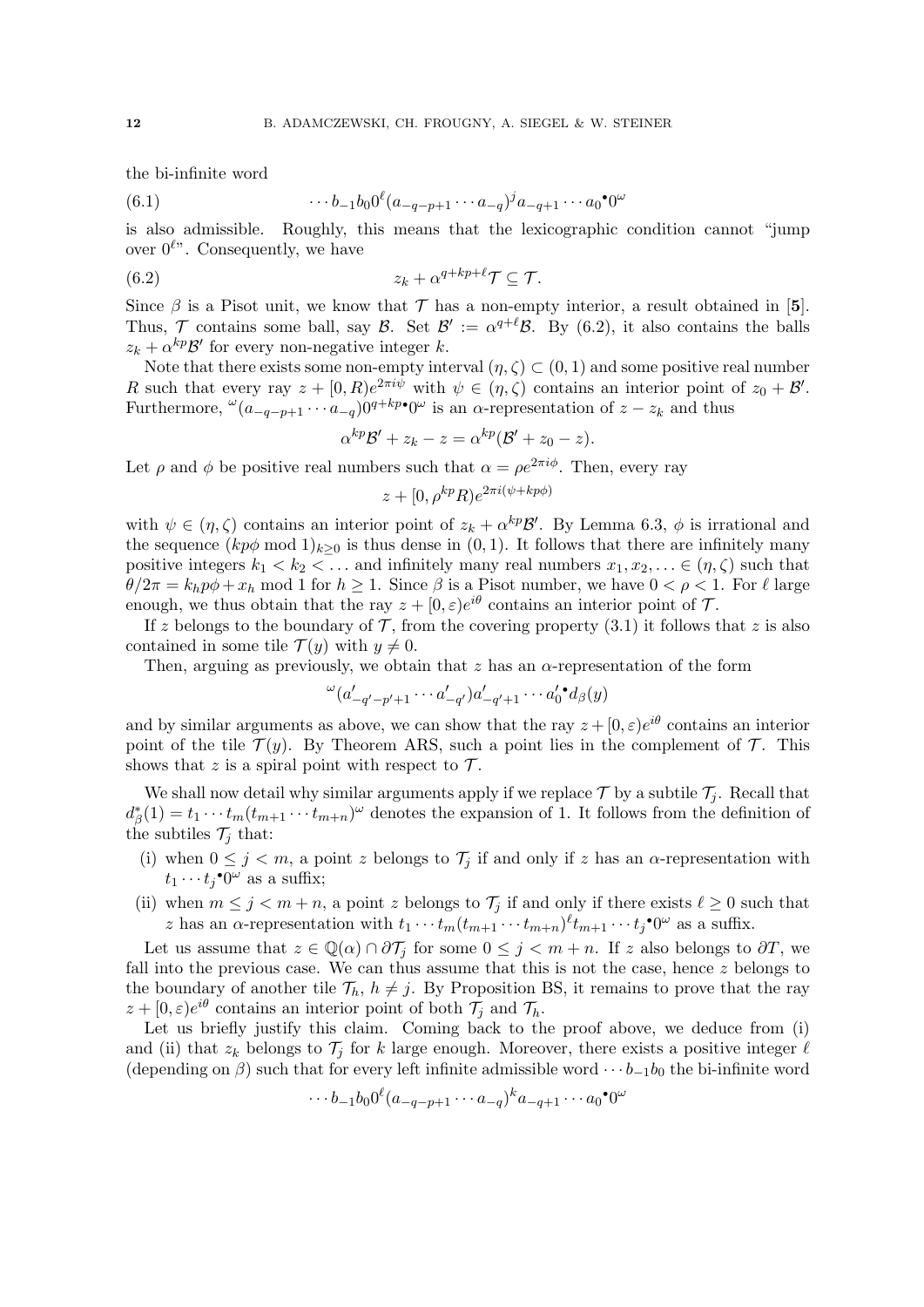satisfies the admissibility condition for  $\mathcal{T}_j$  given in (i)/(ii).

This allows to replace (6.2) by

$$
z_k + \alpha^{q+kp+\ell} \mathcal{T} \subseteq \mathcal{T}_j
$$

and to conclude as previously.

### 7. Proof of Theorems 1.1 and 1.2

In this section, we complete the proof of Theorems 1.1 and 1.2. In this section,  $\beta$  denotes a cubic Pisot unit.

**Lemma 7.1**. — For every  $i \geq 1$ , either  $T^i_\beta(1) = 0$  or  $T^i_\beta(1) \notin \mathbb{Q}$ .

*Proof.* — This follows from  $T^i_\beta(1) \in \mathbb{Z}[\beta] \cap [0,1)$ .

**Lemma 7.2.** — If  $\beta$  satisfies (F), then  $\Xi(-1)$  lies on the boundary of  $\mathcal{T}$ .

*Proof.* — If  $\beta$  satisfies (F), then we have  $d_{\beta}(1) = t_1 \cdots t_n 0^{\omega}$ , with  $t_n > 0$ . If  $1 \leq j \leq n$  is an integer such that  $t_j > 0$ , then

$$
\omega_{(t_1 \cdots t_{n-1}(t_n-1))t_1 \cdots t_{j-1}(t_j-1)^{\bullet} t_{j+1} \cdots t_n 0^{\omega}}
$$

is a  $\Xi(\beta)$ -expansion of  $-1$  since this sequence is admissible and

$$
\lim_{k \to \infty} \Xi((t_1 \cdots t_{n-1}(t_n-1))^{k} t_1 \cdots t_j \cdot t_{j+1} \cdots t_n) = \lim_{k \to \infty} \Xi(\beta^{j+kn}) = 0.
$$

Since by definition  $t_n > 0$ ,  $\Xi(-1)$  belongs to the central tile T. Since  $t_1 > 0$ ,  $\Xi(-1)$  also lies in the tile  $\mathcal{T}(y)$  where  $y := \mathbf{.} t_2 \cdots t_n \neq 0$ . By Theorem ARS, we obtain that  $\Xi(-1)$  lies on the boundary of the tile  $\mathcal{T}$ , as claimed. boundary of the tile  $\mathcal T$ , as claimed.

We are now ready to prove Theorem 1.1.

*Proof of Theorem 1.1.* — As previously mentioned, if  $\beta$  satisfies (F), we infer from [2] that  $\gamma(\beta) > 0.$ 

If  $\beta$  does not satisfy (F), then Akiyama [4] proved that the minimal polynomial  $p(x)$  of  $\beta$ satisfies either  $p(0) = 1$  or  $p(x) = x^3 - ax^2 - bx - 1$  with  $-a+1 \le b \le -2$ . Hence,  $\beta$  has either a positive real Galois conjugate or two complex Galois conjugates. In the first case, it is easy to see that  $\gamma(\beta) = 0$ , as observed in [2]. In the latter case, it is known that the origin belongs to the boundary of the central tile  $\mathcal{T}$ . By Proposition 6.2, we get that 0 is a spiral point with respect to  $\mathcal T$ . Hence, there are rational numbers arbitrarily close to 0 whose  $\beta$ -expansion is not purely periodic (as well as intervals where all rational numbers have purely periodic β-expansion). Consequently, we also have  $γ(β) = 0$  in that case, concluding the proof.  $\Box$ 

*Proof of Theorem 1.2.* — Let  $\beta$  be a cubic Pisot unit satisfying (F). Let us assume that  $\mathbb{Q}(\beta)$ is not a totally real number field. Let us assume that  $\gamma(\beta)$  is a rational number and we aim at deriving a contradiction. Note that by assumption we have  $\Xi(-\gamma(\beta)) = -\gamma(\beta)$ .

We first observe that if  $\gamma(\beta) = T^i_\beta(1)$  for some non-negative integer i, then  $-\gamma(\beta)$  belongs to the boundary of the central tile T. Indeed, in that case, Lemma 7.1 implies that  $\gamma(\beta)$  =  $T^0(1) = 1$  and the result follows from Lemma 7.2.

Let us assume that  $-\gamma(\beta)$  belongs to the boundary of the central tile T. By Proposition 6.2,  $-\gamma(\beta)$  is a spiral point with respect to T. Thus there exists a rational number  $0 < r < \gamma(\beta)$ 

 $\Box$ 

 $\Box$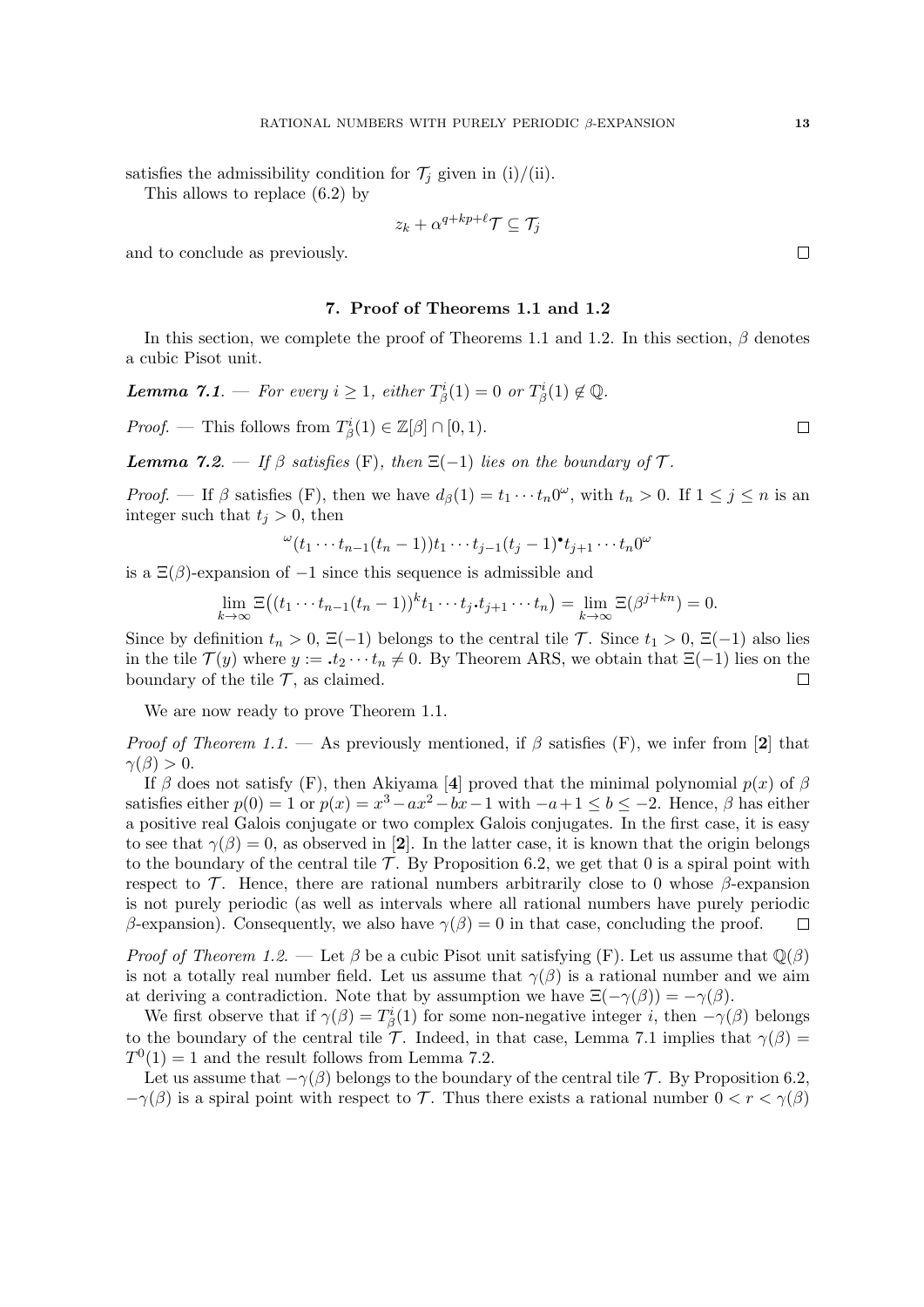such that  $-r$  lies in the interior of a tile  $\mathcal{T}(y)$  for some  $y \neq 0$ . By Theorem ARS,  $-r = \Xi(-r)$ does not belong to  $\mathcal T$  and thus

$$
(-r,r) \notin \bigcup_{i=0}^{m+n-1} \mathcal{T}_i \times [0,T^i_{\beta}(1)).
$$

Theorem IR then implies that  $d_{\beta}(r)$  is not purely periodic, which contradicts the definition of  $\gamma(\beta)$  since  $0 < r < \gamma(\beta)$ .

Let us assume now that  $-\gamma(\beta)$  does not belong to the boundary of the central tile T. By Corollary 4.2 and our first observation, this ensures the existence of two integers  $0 \leq i \neq j \leq$  $m+n-1$  such that  $-\gamma(\beta) \in \mathcal{T}_i \cap \mathcal{T}_j$  and  $T_\beta^j$  $\beta^{j}(1) < \gamma(\beta) < T_{\beta}^{i}(1)$ . By Proposition BS, we get that  $-\gamma(\beta) \in \partial \mathcal{T}_j$ . We then infer from Proposition 6.2 that  $-\gamma(\beta)$  is a spiral point with respect to  $\mathcal{T}_j$ . The interior of  $\mathcal{T}_j$  thus contains a rational number  $-r$  such that  $T^j_\beta$  $\zeta_{\beta}^{\jmath}(1) < r < \gamma(\beta)$ . By Proposition BS,  $-r = \Xi(-r)$  does not belong to any other subtile  $\mathcal{T}_i$  and thus

$$
(-r,r) \notin \bigcup_{i=0}^{m+n-1} \mathcal{T}_i \times [0,T^i_{\beta}(1)).
$$

By Theorem IR, the  $\beta$ -expansion of r is not purely periodic which yields a contradiction with the fact that  $0 < r < \gamma(\beta)$ . This concludes the proof.  $\Box$ 

## References

- [1] B. Adamczewski and Y. Bugeaud. Dynamics for β-shifts and Diophantine approximation. Ergodic Theory Dynam. Systems, 27(6):1695–1711, 2007.
- [2] S. Akiyama. Pisot numbers and greedy algorithm. In Number theory (Eger, 1996), pages 9–21. de Gruyter, Berlin, 1998.
- [3] S. Akiyama. Self affine tiling and Pisot numeration system. In Number theory and its applications (Kyoto, 1997), volume 2 of Dev. Math., pages 7–17. Kluwer Acad. Publ., Dordrecht, 1999.
- [4] S. Akiyama. Cubic Pisot units with finite beta expansions. In Algebraic number theory and Diophantine analysis (Graz, 1998), pages 11–26. de Gruyter, Berlin, 2000.
- [5] S. Akiyama. On the boundary of self affine tilings generated by Pisot numbers. J. Math. Soc. Japan, 54:283–308, 2002.
- [6] S. Akiyama. Pisot number system and its dual tiling. In Physics and Theoretical Computer Science (Cargese, 2006), pages 133–154. IOS Press, 2007.
- [7] S. Akiyama, H. Rao, and W. Steiner. A certain finiteness property of Pisot number systems. J. Number Theory, 107:135–160, 2004.
- [8] S. Akiyama and K. Scheicher. Intersecting two-dimensional fractals with lines. Acta Sci. Math.  $(Szede, 71(3-4): 555-580, 2005.$
- [9] V. Berthé and A. Siegel. Tilings associated with beta-numeration and substitutions. INTEGERS (Electronic Journal of Combinatorial Number Theory), 5(3):A2, 2005.
- [10] V. Berth´e and A. Siegel. Purely periodic β-expansions in the Pisot non-unit case. J. Number Theory, 127(2):153–172, 2007.
- [11] A. Bertrand. Développements en base de Pisot et répartition modulo 1. C. R. Acad. Sci. Paris  $Sér. A-B, 285(6):A419-A421, 1977.$
- [12] M. Einsiedler and K. Schmidt. Markov partitions and homoclinic points of algebraic  $\mathbb{Z}^d$ -actions. Tr. Mat. Inst. Steklova, 216(Din. Sist. i Smezhnye Vopr.):265–284, 1997.
- [13] K. J. Falconer. The geometry of fractal sets, volume 85 of Cambridge Tracts in Mathematics. Cambridge University Press, Cambridge, 1986.